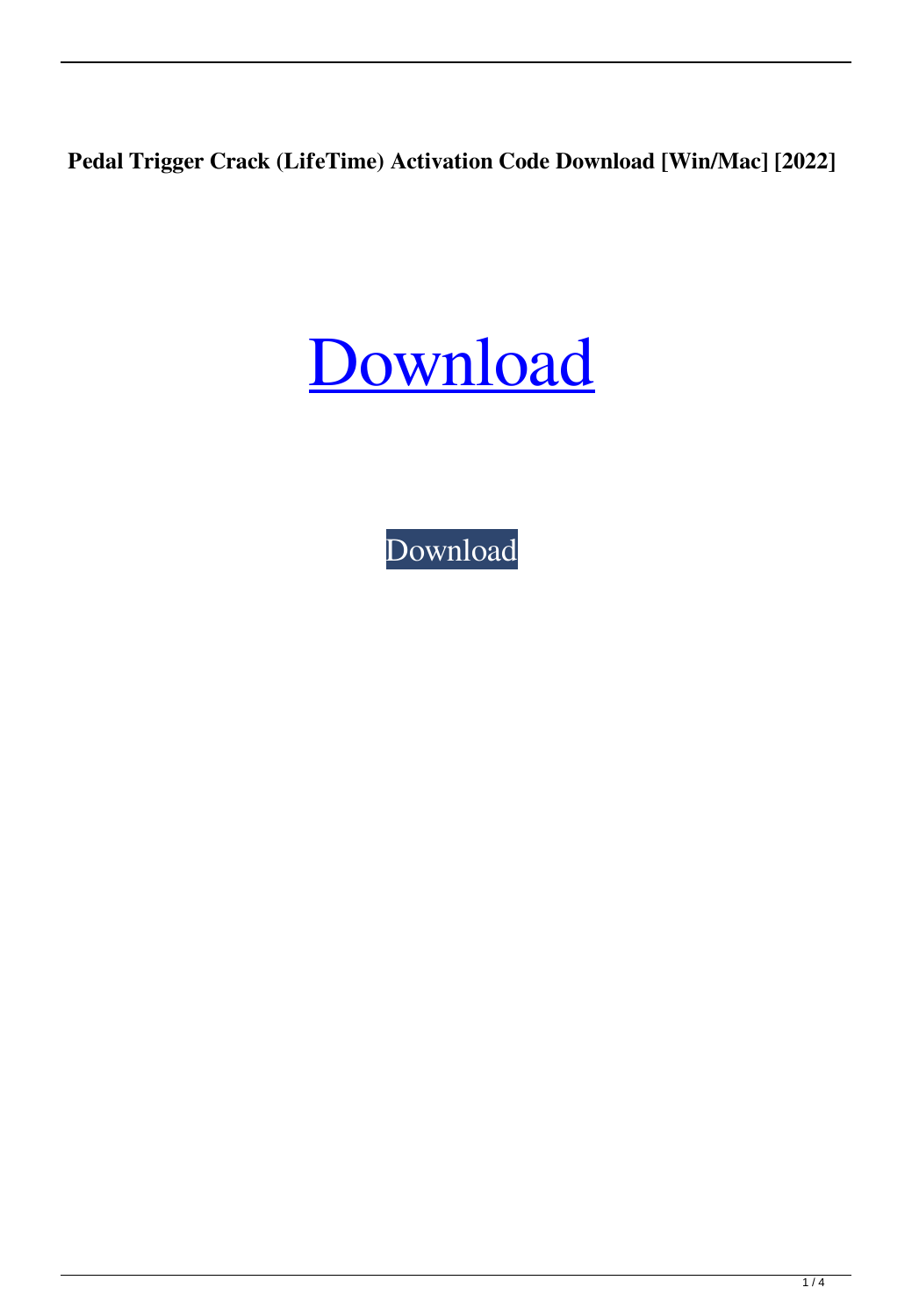# **Pedal Trigger Keygen Download**

- Updated to work with VST3 & AU (32-bit & 64-bit) - New track list editor (create and edit tracks with the keyboard) - Fm7, Cm9, and Am6 sounds - External editor support - Internal editor (access all available patterns) - Available as a free download Description: The Pedal Trigger VST plugin was developed to be a step sequencer driven by a MIDI sustain pedal. It is intended as a performance accompaniment tool (for when us guitarists just don't have any hands free!) and not for composition/production. Used at its simplest, it can output chords to a VSTi synth - each one triggered by pressing on the pedal. In addition, it can be used as a "meta step-sequencer" to output MIDI notes that will trigger patterns in a more standard step sequencer What's New in Pedal Trigger: - Updated to work with VST3 & AU (32-bit & 64-bit) - New track list editor (create and edit tracks with the keyboard) - Fm7, Cm9, and Am6 sounds - External editor support - Internal editor (access all available patterns) - Available as a free download Description: The Pedal Trigger VST plugin was developed to be a step sequencer driven by a MIDI sustain pedal. It is intended as a performance accompaniment tool (for when us guitarists just don't have any hands free!) and not for composition/production. Used at its simplest, it can output chords to a VSTi synth each one triggered by pressing on the pedal. In addition, it can be used as a "meta step-sequencer" to output MIDI notes that will trigger patterns in a more standard step sequencer What's New in Pedal Trigger: - Updated to work with VST3 & AU (32-bit & 64-bit) - New track list editor (create and edit tracks with the keyboard) - Fm7, Cm9, and Am6 sounds - External editor support - Internal editor (access all available patterns) - Available as a free download Description: The Pedal Trigger VST plugin was developed to be a step sequencer driven by a MIDI sustain pedal. It is intended as a performance accompaniment tool (for when us

#### **Pedal Trigger Crack + (Latest)**

Keyboard Macro control:- The trigger settings of all macros are in the QMTGRID (in the GQM tab). You need to have at least a G4 in all macros, no more than a G5. Macro 1 is linked to MIDI CC 01 (monophonic sustain pedal) Macro 2 is linked to MIDI CC 02 (monophonic sustain pedal) Macro 3 is linked to MIDI CC 03 (monophonic sustain pedal) Macro 4 is linked to MIDI CC 04 (monophonic sustain pedal) Macro 5 is linked to MIDI CC 05 (monophonic sustain pedal) Macro 6 is linked to MIDI CC 06 (monophonic sustain pedal) The control data for all macros is in the MACRODATA tab. The following columns are set to the appropriate values: Channel 1 - The trigger/gate input (C1) Channel 2 - The trigger/gate output (C2) Channel 3 - The input from the MIDI channel for the trigger/gate (E4) Channel 4 - The output of the trigger/gate (E5) Channel 5 - The input for an envelope generator (D1) Channel 6 - The output of the envelope generator (D2) NOTE: The trigger/gate input can be used to set the input to the envelopes as well. How to assign Macros:- To set a macro, first go to the MACRODATA tab and scroll to the right to find the macro you want to assign. Underneath the macro control panel, you will see control settings for the trigger/gate input, trigger/gate output, and the input for an envelope generator. Macro 1 - The input for an envelopes is set to channel 5 (E4) and the output is set to channel 6 (D2). Macro 2 - The input is set to channel 1 (C1) and the output is set to channel 5 (E5). Macro 3 - The input is set to channel 3 (E4) and the output is set to channel 6 (D2). Macro 4 - The input is set to channel 3 (C3) and the output is set to channel 5 (E5). Macro 5 - The input is set to channel 2 (C2) and the output is set to channel 6 (D2). Macro 6 - The input is set to channel 4 (E 81e310abbf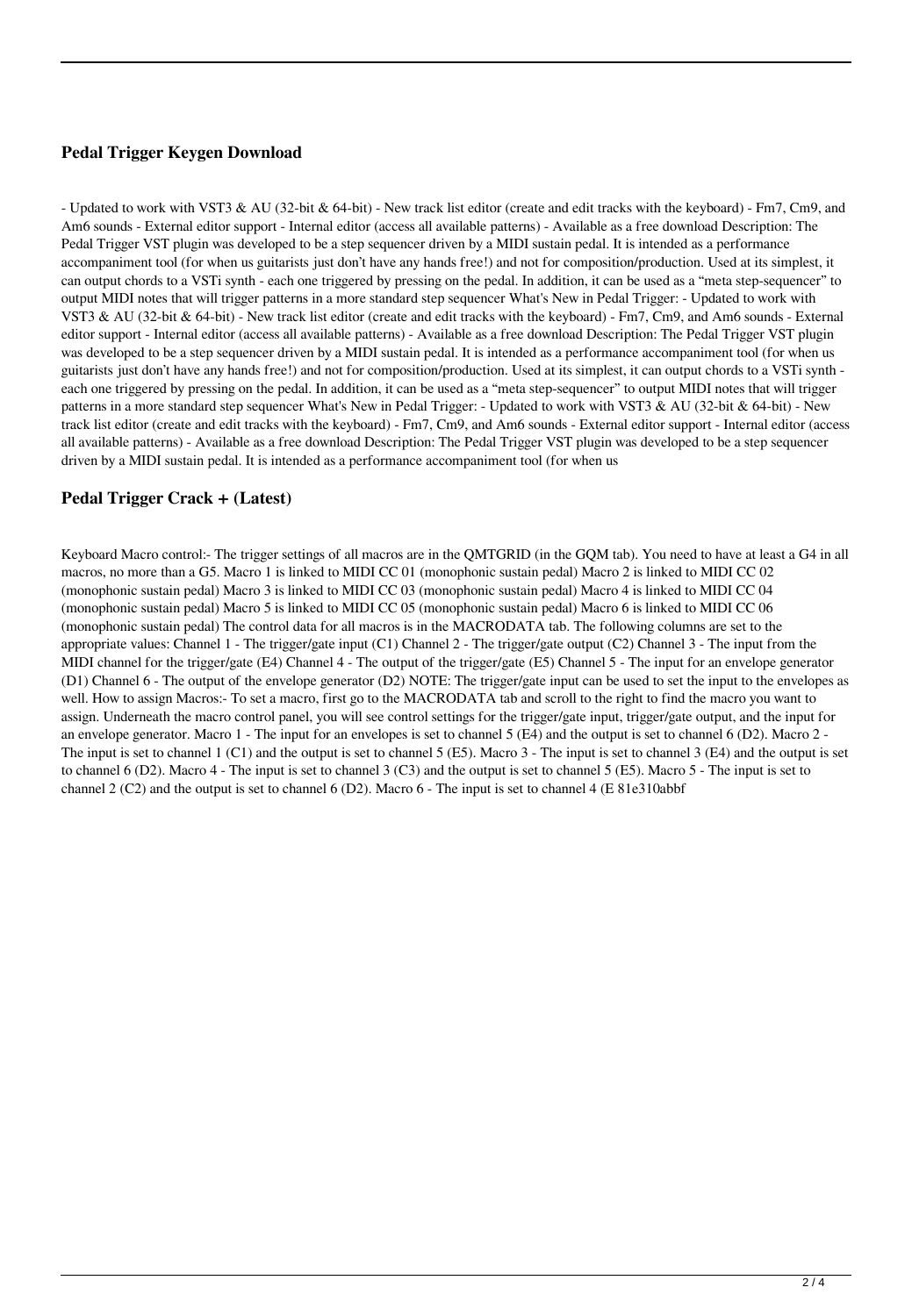# **Pedal Trigger Crack License Code & Keygen [Mac/Win]**

Create the ultimate guitar performance tool Simplify complex music theory to bring you to the heart of music creation Set it and forget it Show anyone how to play guitar Live performance friendly – no clumsy menus to navigate Pedal-based triggering, chord chords and note chords (for guitar, banjo and uke) Detailed features: Dedicated multicoloured pedals section Backlit speed dial keys for selecting stepsequencers 4 step-sequencers – at least 2 bar form, 1/4 bar form, arpeggiated and linear Chord, chord progressions and note chord modes In-built vibrato mode Global tuning modes Metronome Live performance friendly – no clumsy menus to navigate General Description: The Boss e-Speed is a synth that is made for Guitarists. The pedal (which is sold separately) can be used to create almost any synth sound, including chords, tremolo, harmonics, arpeggiators, and more. The e-Speed is best used with Ableton Live 9.2, and has a control voltage that can be adjusted for compatibility with the different computer models. Most notably, the e-Speed is compatible with the TAL-TU-0 effects unit (part number 83009) by Native Instruments and the TAL-TU-0 effects unit is the best unit on the market to use with the e-Speed. With the TAL-TU-0, you have the ability to create dozens of effects (including overdrive, distortion, chorus, flanger, phaser, tremolo, vibrato, pitch shifter, chorus, echo and more) using the pedals that are on the TAL-TU-0 effects unit. The e-Speed is compatible with the TAL-TU-0 effects unit by Native Instruments. e-Speed Compatibility List: Effect Unit: TAL-TU-0 Ableton Live: 9.2 or later How To Install: Download the file to your computer and unzip it. Double-click the.exe file to install. The install will begin automatically once the software is opened. Upgrading: If you have the.zip file from the previous version, extract the file to your TAL-TU-0 and run the application. After the upgrade is complete,

#### **What's New In Pedal Trigger?**

Pedal Trigger VST plugin is a free step sequencer for Windows. It is intended as a performance accompaniment tool (for when us guitarists just don't have any hands free!) and not for composition/production. Used at its simplest, it can output chords to a VSTi synth each one triggered by pressing on the pedal. In addition, it can be used as a "meta step-sequencer" to output MIDI notes that will trigger patterns in a more standard step sequencer. It can also be used for realtime audio modulation. Features: • Midi input • Chord mapping • Pitch mapping • Velocity mapping • Tremolo • Pad trigger • Tap trigger • Feedback mode • Delay • MIDI speed • Noise • MIDI channel • FX presets • Midi clock sync • Realtime audio modulation • Sample playback • Audio in/out • Shortcuts • Hotkeys • 64 bit VST plugin (32 bit compatibility) • 64 bit 64-bit • Windows 7 64-bit • DirectX 9 • VST 2.5 • WAV file support • PDF Manual • No VST crash reports • No IOS crash reports • No Mac crash reports • No Linux crash reports • No Amiga crash reports • No other crash reports • Compatible with: Win98, WinME, Win2000, WinXP, WinVista, Win7, Win8, Win10, Linux, macOS Requirements: • Windows • Ableton Live 10.5 or higher • VST Plugin host for Windows FAQ: • A note about Ableton Live Ableton Live is a powerful but complex program, and this plugin does not support Live in its current version. There are currently no plans to support Ableton Live, and we do not currently have plans to update this plugin. • Compatible with WAV files This plugin will output WAV audio files. • This plugin is a VST plugin. It is not a standalone audio/